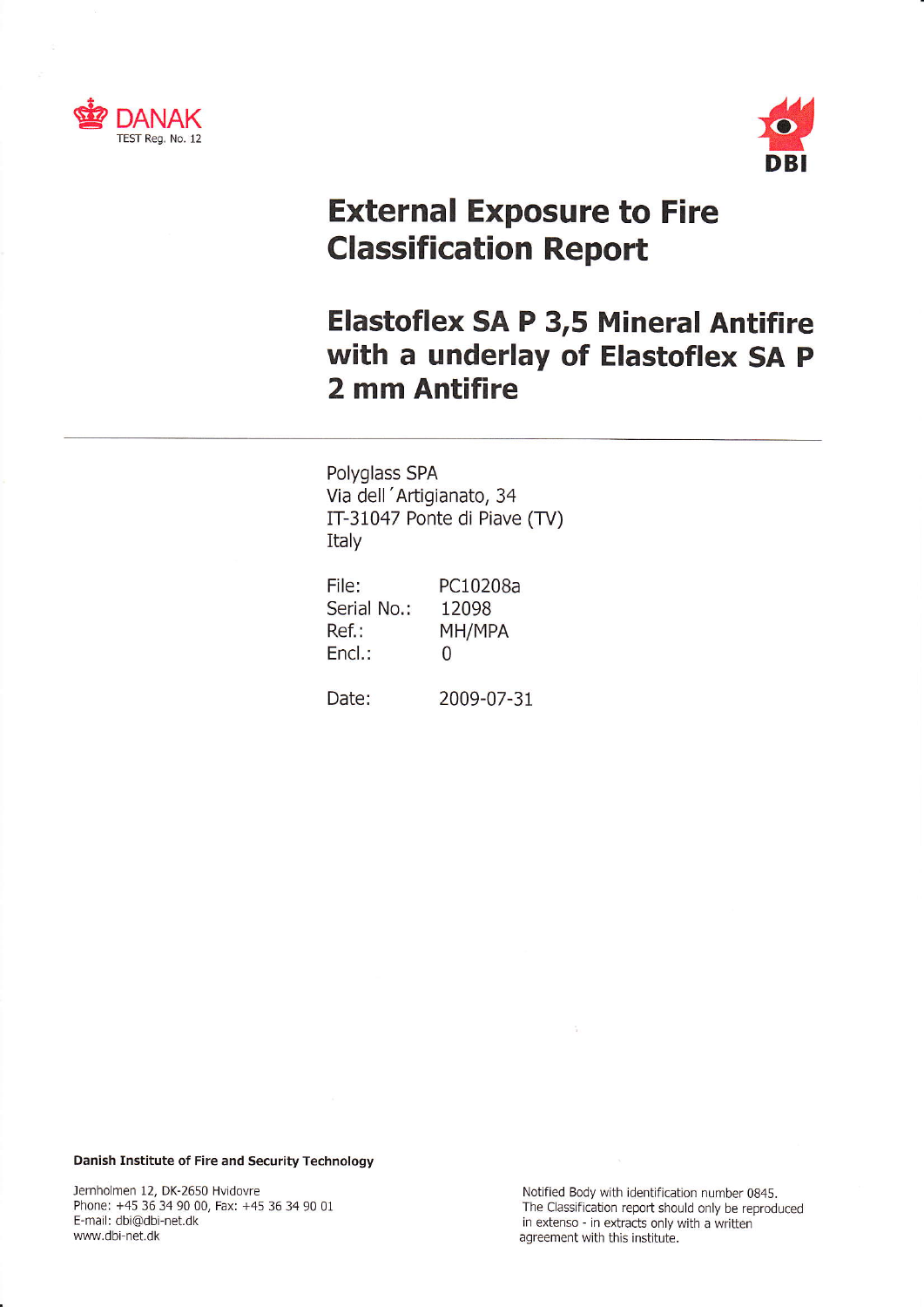

#### SPONSOR  $\mathbf{1}$

Polyglass SPA Via dell 'Artigianato, <sup>34</sup> ÍÍ-31047 Ponte di Piave (TV) Italv

#### $\overline{2}$ INTRODUCTION

This classification report defines the classification assigned to roof covering system "Elastoflex SA P 3,5 Mineral Antifire with a underlay of Elastoflex SA P 2 mm Antifire" in accordance with the procedures given in EN 13501-5:2005.

### 3 DETAILS OF ROOF COVERING SYSTEM

# 3.1 NATURE AND END USE APPLICATION

The roof covering system "Elastoflex SA P 3,5 Mineral Antifire with a underlav of Elastoflex SA P 2 mm Antifire" is defined as a reinforced bitumen sheet for roof waterproofing according to EN 13707 "Flexible sheets for waterproofing - Reinforced bitumen sheets for roof waterproofing - Definitions and characteristics. Its classification is valid for the product that in the end use application is self-glued on plywood, cf. 5.3.

## 3.2 DESCRIPTION

The roof covering system "Elastoflex sA P 3,5 Mineral Antifire with a underlay of Elastoflex SA P 2 mm Antifire" is fully described in the test report in support of the classification listed in 4.1.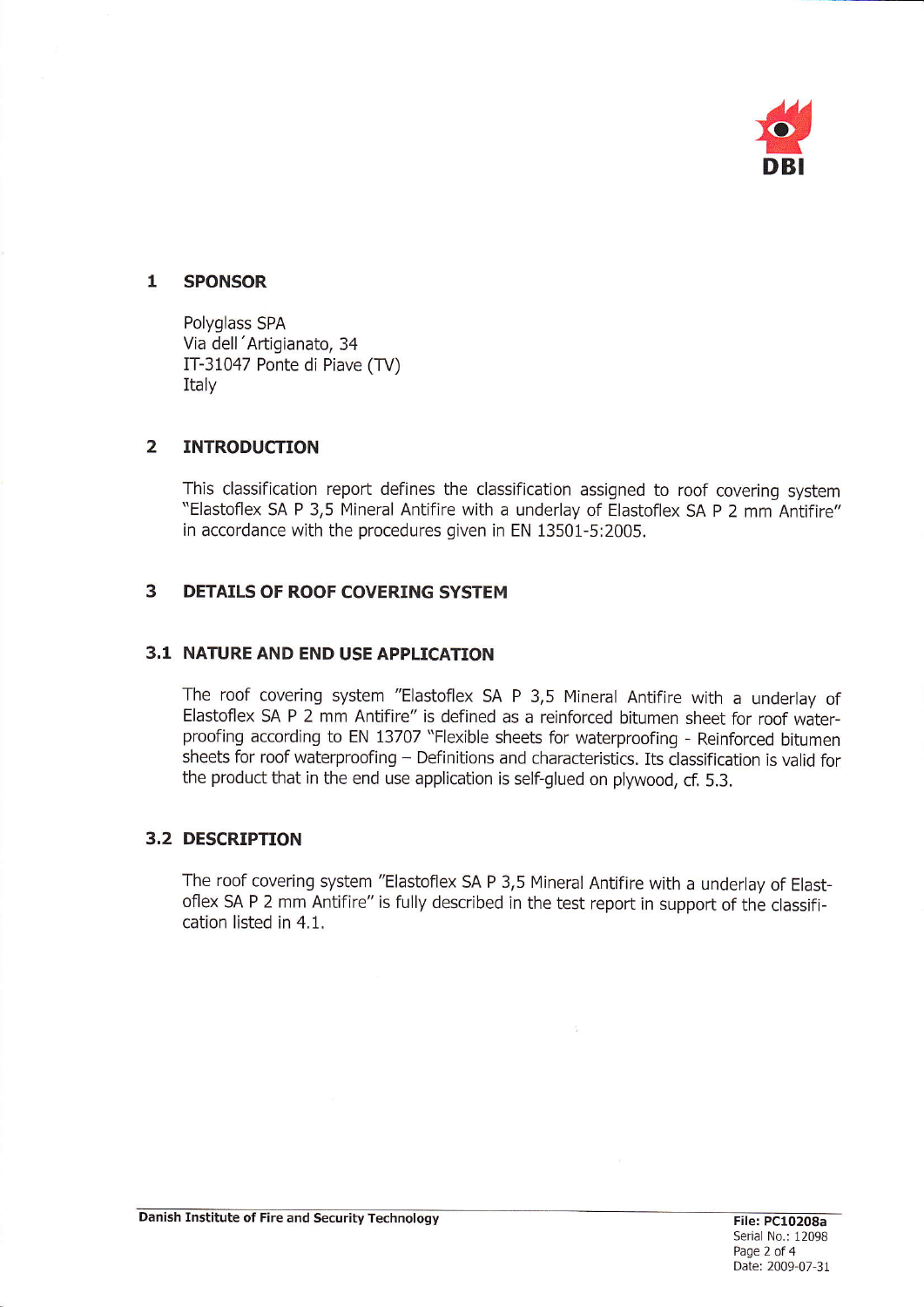

### $\overline{\mathbf{4}}$ TEST REPORT AND TEST RESULTS IN SUPPORT OF THIS CLASSIFICATION

# 4.t TEST REPORT

| Name of laboratory |               | Name of sponsor Test report ref. No Test method |                            | Date of test |
|--------------------|---------------|-------------------------------------------------|----------------------------|--------------|
| DBI                | Polyglass SPA | PF13103a                                        | ENV 1187 Test 2 2009-07-30 |              |

# 4,2 TEST RESULTS

Test conditions: self-glued Test pitch: 30° Substrate: Non- standard substrate of plywood with a measured density of 466 kg/m<sup>3</sup>.

| Parameter                                               | <b>Criteria</b> |                | <b>Test results</b> |       |       |      | Compli- |             |
|---------------------------------------------------------|-----------------|----------------|---------------------|-------|-------|------|---------|-------------|
|                                                         | Mean            | Max            | Spe.1               | Spe.2 | Spe.3 | Mean | Max     | ance<br>Y/N |
| Damaged length<br>at $2 \text{ m/s}$ -<br>roof covering | $\leq 0,550$ m  | $\leq 0,800$ m | 380                 | 330   | 365   | 358  | 380     | Y           |
| Damaged length<br>at 2 m/s $-$<br>substrate             | ≤ 0,550 m       | $\leq 0,800$ m | 120                 | 100   | 110   | 110  | 120     | Y           |
| Damaged length<br>at 4 m/s $-$<br>roof covering         | ≤ 0,550 m       | ≤ $0,800$ m    | 450                 | 455   | 440   | 448  | 455     | Ÿ           |
| Damaged length<br>at 4 m/s $-$<br>substrate             | ≤ 0,550 m       | $\leq 0,800$ m | 50                  | 50    | 50    | 50   | 50      | Y           |